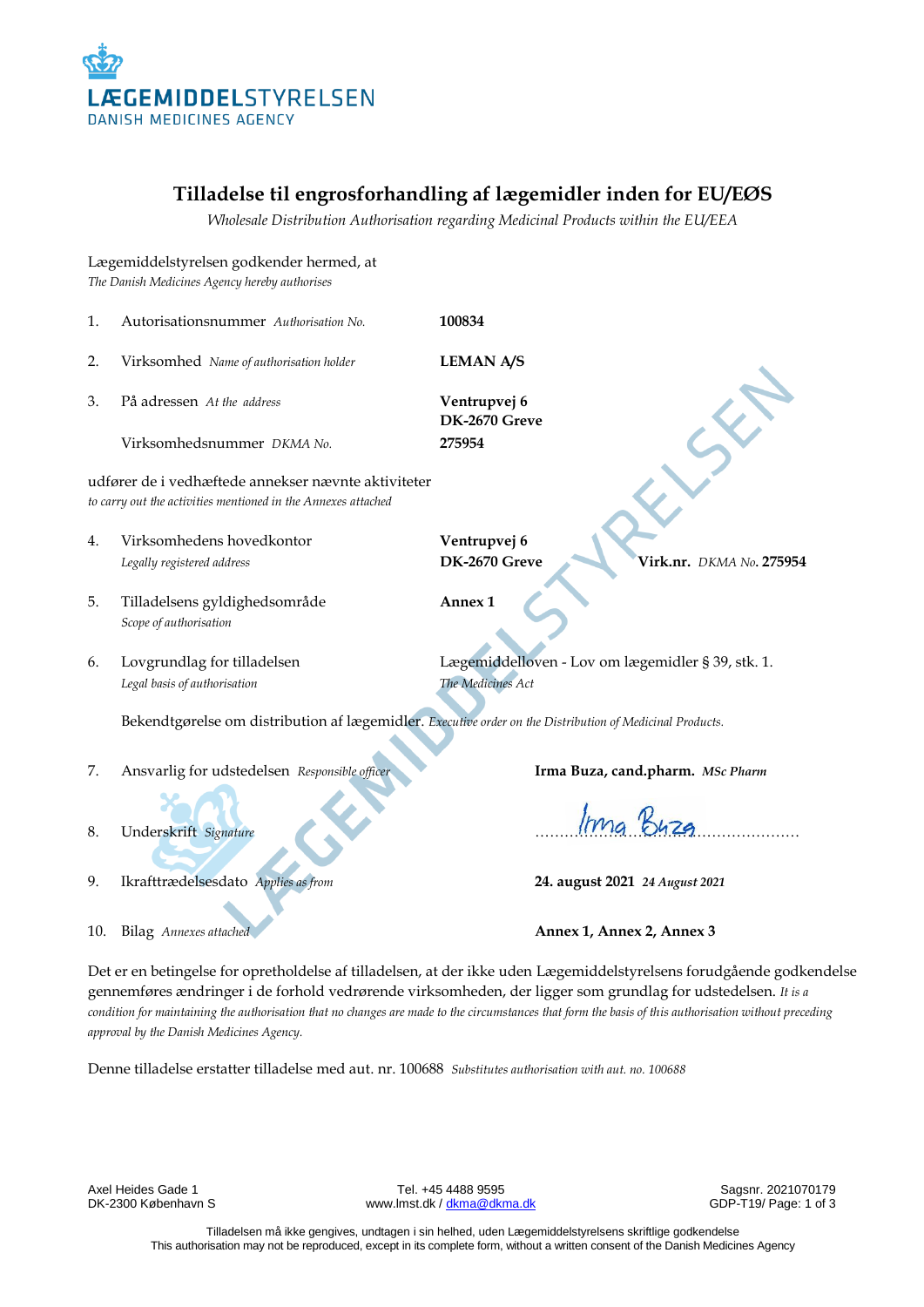

## **TILLADELSENS GYLDIGHEDSOMRÅDE ANNEX 1**

*Scope of Authorisation*

## **Adresse på site** *Address of the site* **Ventrupvej 6, DK-2670 Greve**

**Engrosforhandling af lægemidler mellem lande inden for EU/EØS**

*Wholesale distribution of medicinal products between countries within the EU/EEA* 

#### **ENGROSFORHANDLING** *Wholesale distribution*

- Annex 1 angiver hvilke engrosforhandlingsaktiviteter, der udføres på egen adresse. *Annex 1 lists wholesale distribution activities carried out on the wholesalers own address.*
- Udlevering af lægemidler, hvad enten dette er forbundet med betaling eller ej, må ikke ske direkte til forbrugere (undtaget er dog naturlægemidler og homøopatiske lægemidler). *Distribution of medicinal products directly to consumers must not take place, whether or not payment is involved (herbal medicinal products and homoeopathic products exempted).*
- Ved eksport af lægemidler på udleveringstilladelse er det en betingelse, at det pågældende lands myndigheder accepterer og vedbliver at acceptere, at der distribueres lægemidler fra Danmark på udleveringstilladelse *Distribution of pharmaceutical product for compassionate use are on the condition that the authorities of each respective country accept and continues to accept that products for compassionate use are distributed from Denmark.*
- Virksomhed med euforiserende stoffer kræver særskilt tilladelse *Activities with euphoriant substances requires separate authorisation.*

| 1            | Lægemidler Medicinal products                                              |                                                                                                                                                               |  |  |
|--------------|----------------------------------------------------------------------------|---------------------------------------------------------------------------------------------------------------------------------------------------------------|--|--|
|              | 1.1                                                                        | Med markedsføringstilladelse i et EU/EØS land<br>With a Marketing Authorisation in EEA country(s)                                                             |  |  |
|              | 1.2                                                                        | Uden markedsføringstilladelse i et EU/EØS land beregnet til EU/EØS markedet<br>Without a Marketing Authorisation in the EEA and intended for EEA market       |  |  |
|              | 1.3                                                                        | Uden markedsføringstilladelse i et EU/EØS land ikke beregnet til EU/EØS markedet<br>Without a Marketing Authorisation in the EEA and intended for exportation |  |  |
| $\mathbf{2}$ | Engrosforhandlingsaktiviteter Authorised wholesale distribution activities |                                                                                                                                                               |  |  |
|              | 2.1<br>2.2                                                                 | Modtagelse og/eller køb Procurement<br>Lagerhold Holding                                                                                                      |  |  |
|              | 2.3                                                                        | Levering og/eller salg Supply                                                                                                                                 |  |  |
| 3            |                                                                            | Lægemidler med yderligere krav Medicinal products with additional requirements                                                                                |  |  |
|              | 3.1                                                                        | Lægemiddel iht. Art 83 of 2001/83/EC Product according to Art 83 of 2001/83/EC<br>Immunologiske lægemidler Immunological medicinal products<br>3.1.3          |  |  |
|              | 3.3                                                                        | Lægemidler på køl Cold chain products (requiring low temperature handling)                                                                                    |  |  |
|              | 3.4                                                                        | Andre produkter Other products                                                                                                                                |  |  |
|              |                                                                            | Lægemidler til kliniske forsøg Investigational medicinal products<br>$\circ$<br>Vacciner på frost Vaccines on frost<br>$\circ$                                |  |  |

#### **Begrænsninger eller uddybende bemærkninger til ovennævnte engrosforhandlingsaktiviteter** *Restrictions or clarifying remarks related to the scope of these Wholesale Activities***:**

Lægemidler der modtages fra tredjeland må udelukkende opbevares på toldoplag og udelukkende leveres til tredjeland. *Pharmaceutical products received from third countries must only be hold at bonded warehouse and must only be supplied to third countries.*

Axel Heides Gade 1 **Tel. +45 4488 9595** Sagsnr. 2021070179<br>DK-2300 København S Sagsnr. 2021070179 Sagsnr. 2021070179 www.lmst.dk [/ dkma@dkma.dk](mailto:dkma@dkma.dk)

Tilladelsen må ikke gengives, undtagen i sin helhed, uden Lægemiddelstyrelsens skriftlige godkendelse This authorisation may not be reproduced, except in its complete form, without a written consent of the Danish Medicines Agency